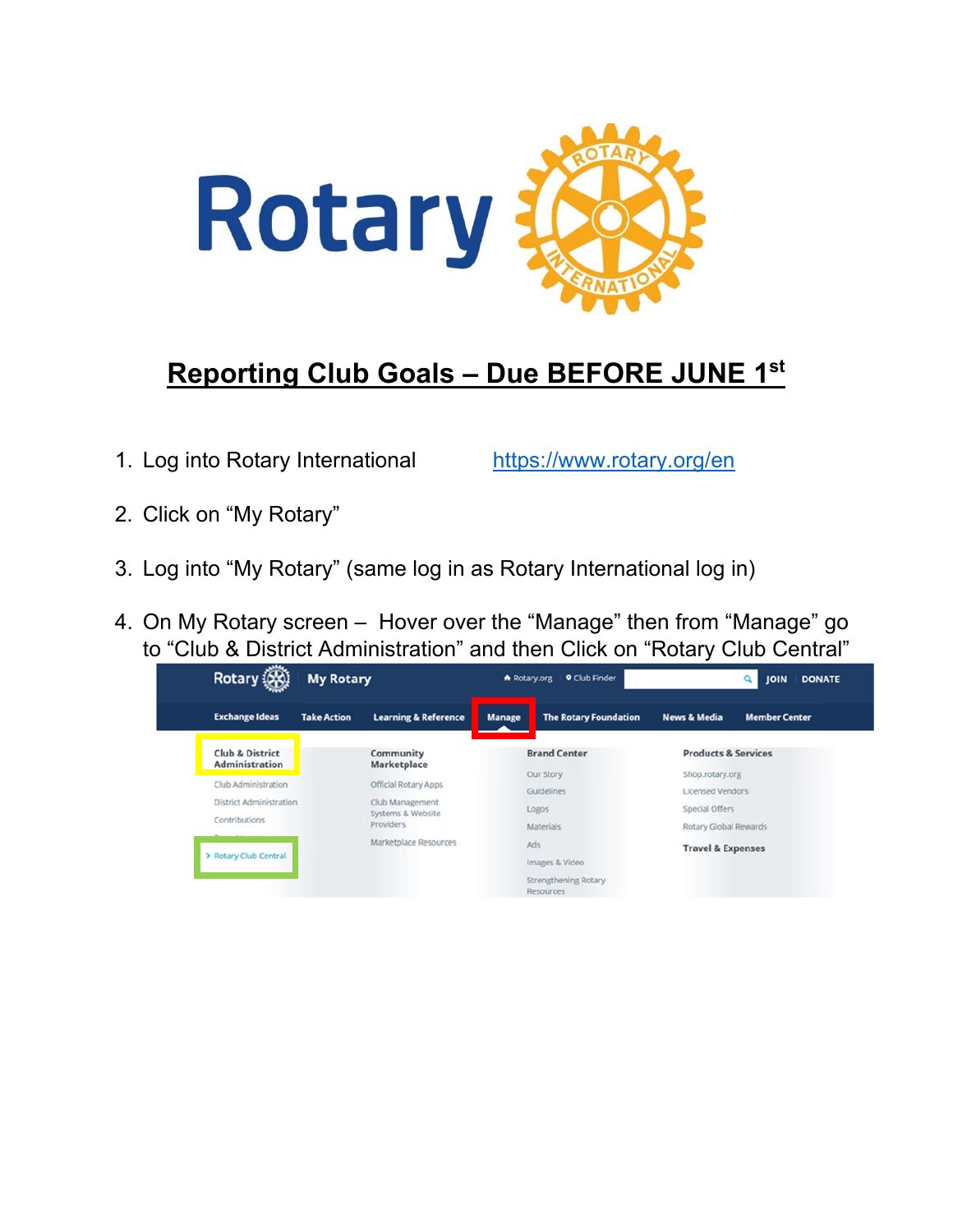5. Once on the "Rotary Club Central" page in the left margin click "Goal Center"

|                                 | <b>Rotary</b> | Club Central                                                                                                                               |
|---------------------------------|---------------|--------------------------------------------------------------------------------------------------------------------------------------------|
| Dashboard                       |               | Welcome to Rotary Club Central, the online tool fo                                                                                         |
| <b>Goal Center</b>              | Dashboard     | and tracking progress. Explore data and trends rel<br>club's goals on this page, and use the tabs to mana<br>project activities, and more. |
| <b>Global View</b><br>賱         |               | Please note: data reported outside Rotary Club<br>including data reported in My Rotary, will be de<br>least 24 hours.                      |
| <b>Service Activities</b><br>জে |               |                                                                                                                                            |

- 6. Move cursor down to "Goal Center" and click on it
- 7. In the center of the screen; to advance to your year click the right arrow.



8. Goals from the prior year will be carried over. You can go in and edit each goal category by clicking the Blue "Edit" button.

|                                              | ≡<br>Rotary<br>Club Central                                                                                                                                                                                                                                      | Devin Boyer &            |             |                |
|----------------------------------------------|------------------------------------------------------------------------------------------------------------------------------------------------------------------------------------------------------------------------------------------------------------------|--------------------------|-------------|----------------|
| <b>C</b> Dashboard<br><b>W</b> Goal Center   | The Goal Center is where you choose and set the goals your club will focus on, and track progress.<br><b>Goal Center</b><br>Please note: data reported outside Rotary Club Central, including data reported in My Rotary, will be delayed for at least 24 hours. |                          |             |                |
| <b>III</b> Global View                       | All Club Groups v All Clubs v                                                                                                                                                                                                                                    | Search clubs             |             | $\alpha$       |
| Service Activities                           | Rotary Club of Waukee<br>2018-19 ><br>≺                                                                                                                                                                                                                          |                          |             | <b>GLENDST</b> |
| <b>B</b> Resources                           | $\cdots$<br>5. DE 17 ACHIEVEMENT                                                                                                                                                                                                                                 |                          |             |                |
| 团<br><b>Reports</b><br><b>*</b> Club Ratings | Service Young Leaders Public Image<br>Rotary Citation All<br>Rotary Foundation Giving<br>Members & Engagement                                                                                                                                                    |                          |             |                |
| M Contact Us                                 | The goals you select will appear below. To report progress or add, remove, or edit a goal, select EDIT.<br>$\blacktriangleright$ EDIT:                                                                                                                           |                          |             |                |
| <b>W</b> My Rotary                           | Club membership                                                                                                                                                                                                                                                  | <b>ACHIEVEMENT</b><br>65 | GOAL<br>67  |                |
| <b>SETTINGS</b>                              | > Show goal details and history                                                                                                                                                                                                                                  | As Of 27-Nov-18          |             |                |
| @ Language<br>$\hat{\phantom{a}}$            | Service participation                                                                                                                                                                                                                                            | <b>ACHIEVEMENT</b>       | <b>GOAL</b> |                |

9. Make sure to click in each goal category across the top to see all goals pertaining to each goal category.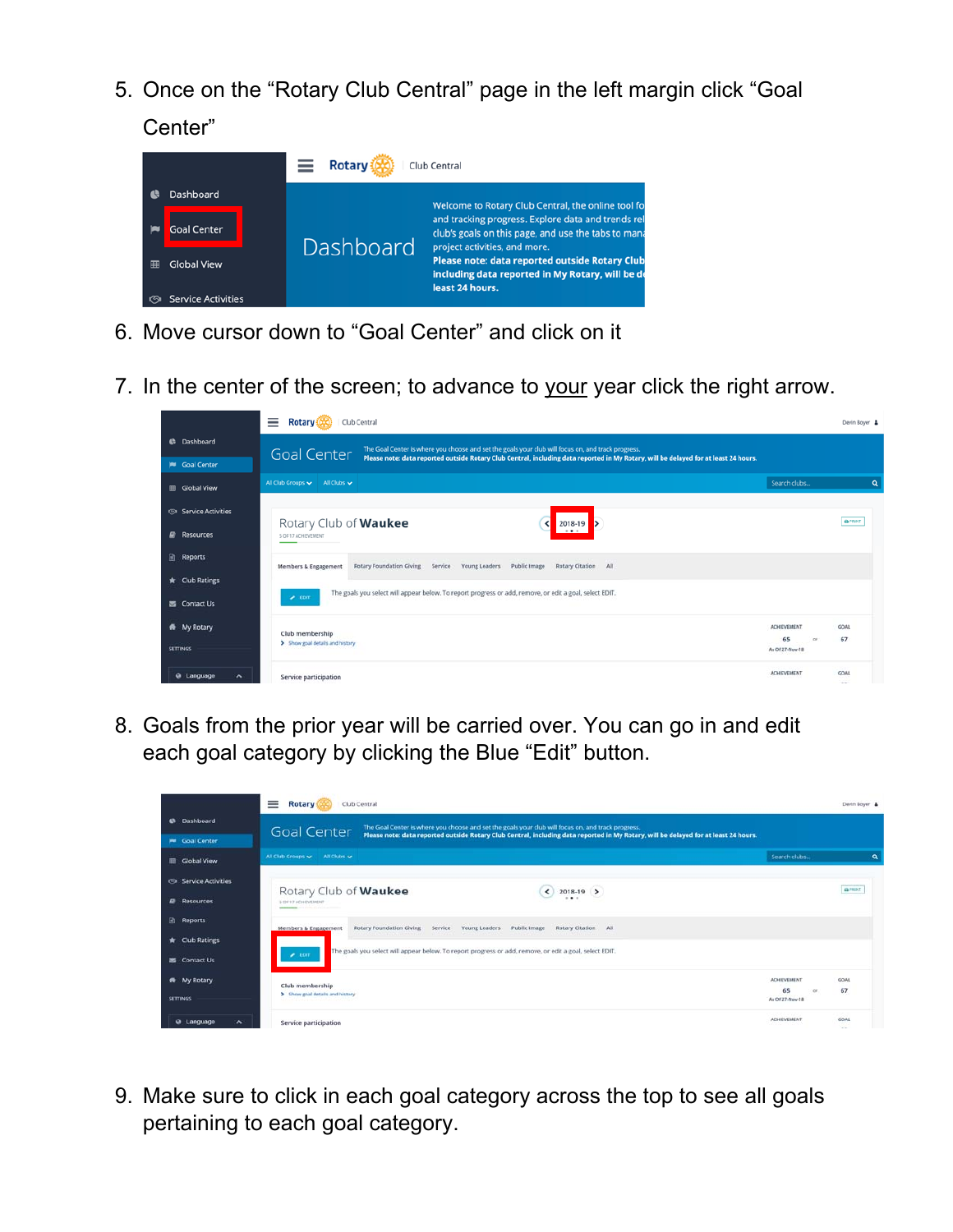a. Members & Engagement, Rotary Foundation Giving, Service, Young Leaders, Public Image, Rotary Citation



10. Opens on "Member Engagement a. Club Membership Goal

|                                            | ≡<br>Club Central<br><b>Rotary</b>                                                                                                                                                                                                                               |                               |             | Devin Boyer &       |
|--------------------------------------------|------------------------------------------------------------------------------------------------------------------------------------------------------------------------------------------------------------------------------------------------------------------|-------------------------------|-------------|---------------------|
| <b>C</b> Dashboard<br><b>W</b> Goal Center | The Goal Center is where you choose and set the goals your club will focus on, and track progress.<br><b>Goal Center</b><br>Please note: data reported outside Rotary Club Central, including data reported in My Rotary, will be delayed for at least 24 hours. |                               |             |                     |
| <b>El</b> Global View                      | All Club Groups v All Clubs v                                                                                                                                                                                                                                    | Search clubs                  |             | a                   |
| Service Activities                         | Rotary Club of Waukee<br>$2018-19$ >                                                                                                                                                                                                                             |                               |             | <b>Q PRINT</b>      |
| Resources<br>₽                             | <br>5 OF 17 ACHIEVEMENT                                                                                                                                                                                                                                          |                               |             |                     |
| 日<br><b>Reports</b>                        | Public Image<br>Rotary Citation All<br>Rotary Foundation Giving<br>Service<br>Young Leaders<br>Members & Engagement                                                                                                                                              |                               |             |                     |
| <b>*</b> Club Ratings                      | Which goals will your club track this year? Browse goals by category and select only those you plan to pursue. Then save.<br>$\blacktriangleright$ SAVE<br><b>CANCEL</b>                                                                                         |                               |             |                     |
| Contact Us                                 |                                                                                                                                                                                                                                                                  |                               |             | Sort selected goals |
| My Rotary<br>*                             | Club membership<br>> Show goal details and history                                                                                                                                                                                                               | <b>ACHIEVEMENT</b><br>65<br>œ | GOAL<br>67  | SELECT GOAL<br>▿    |
| <b>SETTINGS</b>                            |                                                                                                                                                                                                                                                                  | As Of 27-New-18               |             |                     |
| <b>Q</b> Language<br>$\hat{\phantom{a}}$   | Consico participation                                                                                                                                                                                                                                            | <b>ACHIEVEMENT</b>            | <b>GOAL</b> | SELECT GOAL         |